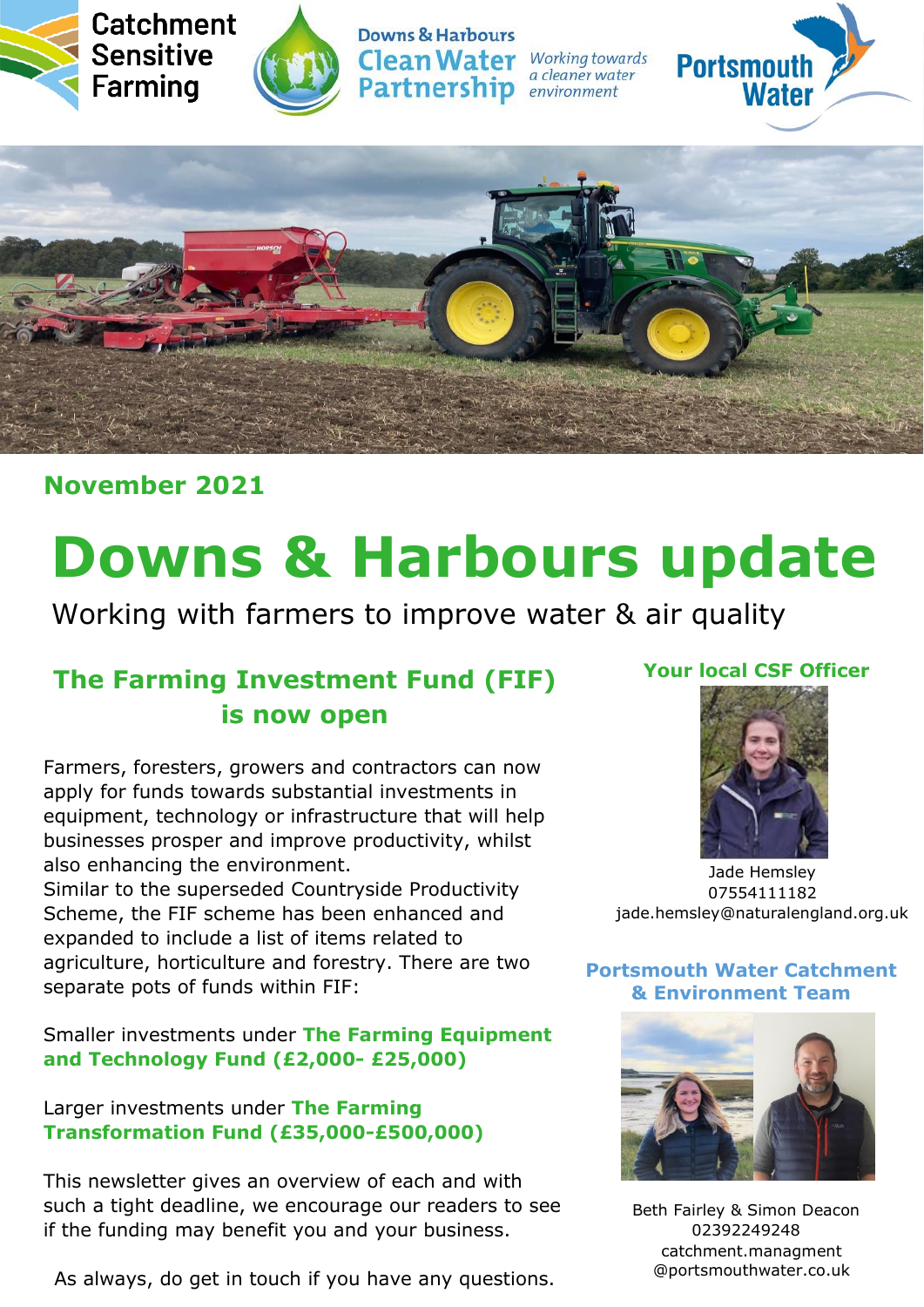| <b>The Farming Equipment and Technology</b><br><b>Fund (FETF)in a nutshell</b>                                                                                                                                                                                                                                                                                                                                                                                                                                                                                                                                                                                                                                                                                                                                                                                                                                                           | The FETF scheme is divided into<br>seven themes:                                                                                                                                                                                                                                                                                                                                                                                                                     |
|------------------------------------------------------------------------------------------------------------------------------------------------------------------------------------------------------------------------------------------------------------------------------------------------------------------------------------------------------------------------------------------------------------------------------------------------------------------------------------------------------------------------------------------------------------------------------------------------------------------------------------------------------------------------------------------------------------------------------------------------------------------------------------------------------------------------------------------------------------------------------------------------------------------------------------------|----------------------------------------------------------------------------------------------------------------------------------------------------------------------------------------------------------------------------------------------------------------------------------------------------------------------------------------------------------------------------------------------------------------------------------------------------------------------|
| The minimum grant value has reduced to<br>$\bullet$<br>£2,000 and the maximum grant value has<br>increased to £25,000.<br>You can apply for a total of £50,000 over the<br>scheme's duration, for example if there were<br>two rounds you could apply for £25,000 in each<br>round.<br>Any funding received under the previous<br>$\bullet$<br>Countryside Productivity Small Grant scheme<br>won't count towards the £50,000 total.<br>Farmers, horticulturalists, forestry owners and<br>$\bullet$<br>contractors to the industry are eligible to apply.<br>The list of items that can be applied for has<br>$\bullet$<br>been reviewed and updated.<br>The eligible items list can be found here and include a<br>screw press slurry separator, dribble bar, direct drills,<br>electric fence packages, chemical free disinfection<br>system and rainwater harvesting goods.<br>Applications Window ends 7 <sup>th</sup> January 2022 | <b>Horticulture -</b><br>$\bullet$<br>10 items 8 are new items<br><b>Forestry -</b><br>$\bullet$<br>11 items all new<br><b>Resource Management -</b><br>$\bullet$<br>23 items 10 are new<br>• Precision and Analysis -<br>12 items 2 are new<br><b>Livestock Handling and</b><br>$\bullet$<br>weighing equipment -<br>27 items 1 new<br><b>Other Livestock equipment -</b><br>$\bullet$<br>26 items 3 are new<br><b>General -</b><br>$\bullet$<br>12 items 4 are new |
| <b>Farming Transformation Fund (FTF)in a</b><br>nutshell<br>This fund provides grants towards large capital items<br>to help business improve productivity, profitability and<br>environmental sustainability. Initial focus is on water<br>management, with grants available towards capital<br>items to improve farm productivity through more<br>efficient use of water for irrigation, and to secure<br>water supplies for crop irrigation by constructing on-<br>farm reservoirs and adopting irrigation application<br>equipment.<br>The fund has reduced the maximum grant available to                                                                                                                                                                                                                                                                                                                                           | <b>FTF: Water Management</b><br>The grant can pay up to 40% of the<br>costs for:<br>• constructing water storage<br>reservoirs<br>abstraction points, pumps and<br>pipework to fill a reservoir<br>irrigation pumps, controls,<br>underground water distribution<br>systems<br>water meters<br>best-practice application<br>equipment such as boom or                                                                                                                |
| £500,000 (the minimum remains at £35,000) to<br>enable them to ensure funding is available to support<br>the widest number of farmers, whilst still being<br>committed to supporting higher value projects which<br>align to the fund's objectives. Applicants<br>may<br>undertake larger projects, but the grant ceiling will be<br>£500,000.                                                                                                                                                                                                                                                                                                                                                                                                                                                                                                                                                                                           | trickle irrigators<br>sensors to optimise water<br>$\bullet$<br>application<br>Applicants need to firstly complete and<br>submit an application for the scheme                                                                                                                                                                                                                                                                                                       |
| Portsmouth Water is now in a water stressed area and<br>climate change and other environmental<br>with<br>pressures, reducing abstraction sustainably is a key<br>focus. We therefore support this fund and seek<br>businesses in our catchment to take up this offer.<br>Visit funding for reservoirs: The Farming Investment Fund                                                                                                                                                                                                                                                                                                                                                                                                                                                                                                                                                                                                      | through the online checker. You can<br>use the online checker to see if you are<br>eligible to apply and how well your<br>project fits the funding priorities.<br>Projects having the best scores will<br>then be invited to submit a full<br>application by 30 <sup>th</sup> June 2022. Visit                                                                                                                                                                       |
| launches today - Future Farming (blog.gov.uk).<br>Applications Window ends 12 <sup>th</sup> January 2022                                                                                                                                                                                                                                                                                                                                                                                                                                                                                                                                                                                                                                                                                                                                                                                                                                 | How to apply - Farming Transformation<br><b>Fund Water Management grant manual</b><br>- Guidance - GOV.UK (www.gov.uk) for<br>more information.                                                                                                                                                                                                                                                                                                                      |